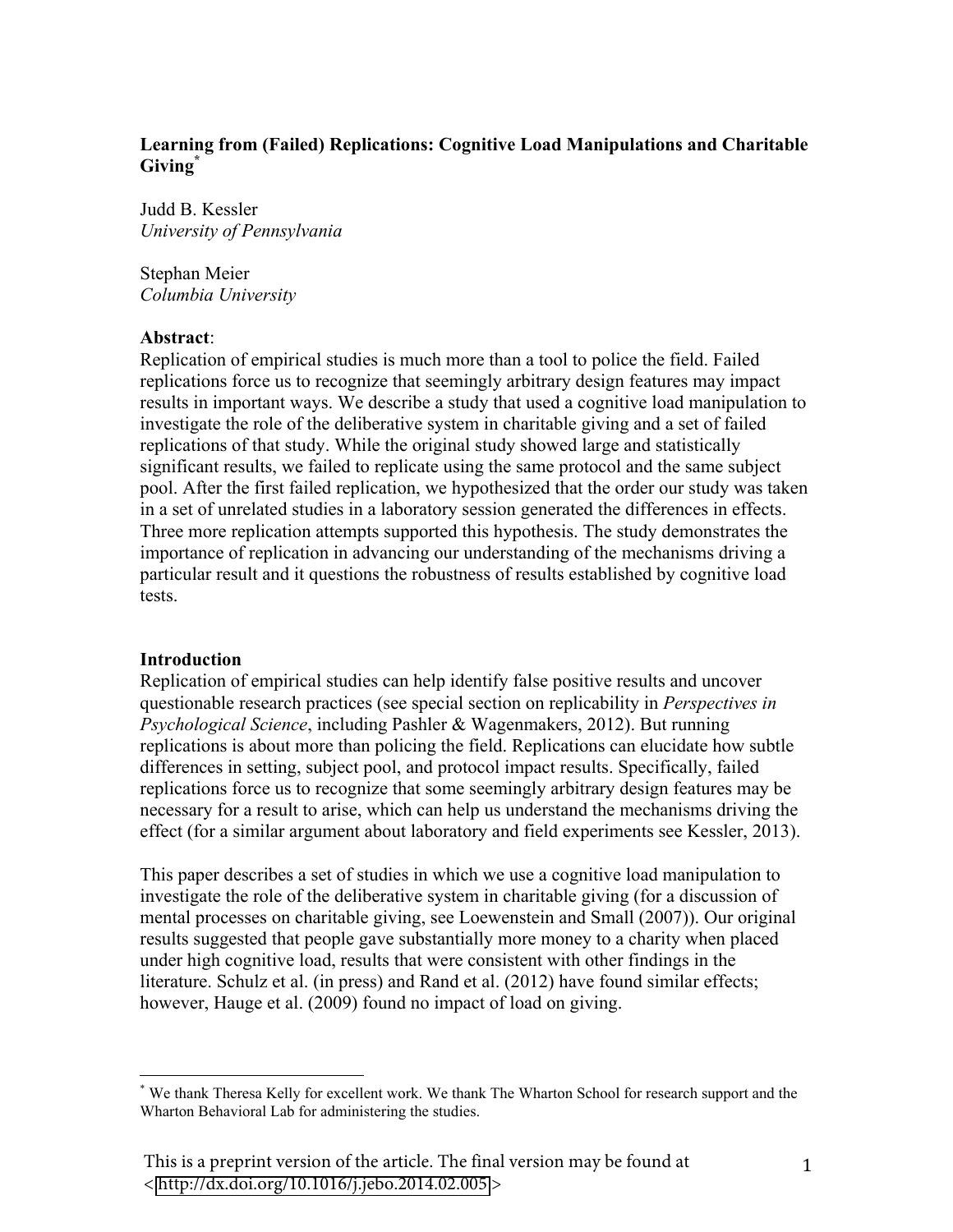Given our large treatment effect and statistically significant results, we were confident that our findings had pushed forward the frontiers of knowledge (see manuscript in SOM). While we were conducting more research, however, we failed to replicate our original result. We hypothesized that a subtle difference between the original study and the failed replication attempt — the order our study was taken in an hour-long laboratory session — generated the difference in effects. Three more replication attempts supported this hypothesis.

### **Method**

The original study was a 2 (charity request or general request) x 2 (low or high cognitive load) between-subjects design. The replication attempts kept the same design, but here we focus only on the charity requests (see SOM for results from all sessions). Each study was one of several unrelated studies in an hour-long session at the Wharton Behavioral Lab. Sometimes our study was first in the session and sometimes it followed other studies. We were initially indifferent about the session order. Subsequently, we explicitly asked to be at the start of the session or fourth in the session as explained below.

## *Subjects*

We analyze 405 University of Pennsylvania undergraduates (53.3% female) who participated in our charity request condition. Subjects received \$10 payment for the hourlong session and whatever amount they chose to keep in our study. Across all studies, the subject pool and the instructions were kept the same.

### *Charity Request*

Subjects were placed under high or low cognitive load, given an endowment of \$3, and asked how much of their endowment they wanted to donate to the American Red Cross.

#### *Cognitive load manipulation*

Cognitive load manipulations often involve memorizing a sequence (e.g., Gilbert et al., 1995; Gilbert & Osborne, 1989; Shiv & Fedorikhin, 1999). Since subjects made numeric giving decisions, we used a sequence of letters to avoid anchoring effects (Tversky, 1974). Subjects were randomly assigned to memorize a 3-letter sequence ("GXN") (low cognitive load), or a 9-letter sequence ("GXNTDPLRW") (high cognitive load). We did not incentivize the load manipulation to avoid income effects.

#### **Results**

Figure 1 shows donations by cognitive load condition in the original study and in four replication attempts. In the original study subjects under high load give twice as much  $($ \$0.51 vs. \$1.12; 102 obs; t-test, t=2.99 p=0.004) and are 50% more likely to give  $(38\%$ vs. 58%; 102 obs; pr-test,  $z=1.97$  p=0.048). In Replications 1, 2 and 4 the sign of the effect is reversed and the effect on average donation is statistically significantly different from the effect in the original study ( $p<0.05$  for all tests). We only replicate in attempt 3: under high load probability of donation increases  $(60\% \text{ vs. } 79\%; 101 \text{ obs}; \text{ pr-test } z=2.00,$  $p=0.046$ ) and average donation directionally increases (\$1.03 vs. \$1.35, t-test,  $t=1.39$ )  $p=0.168$ ).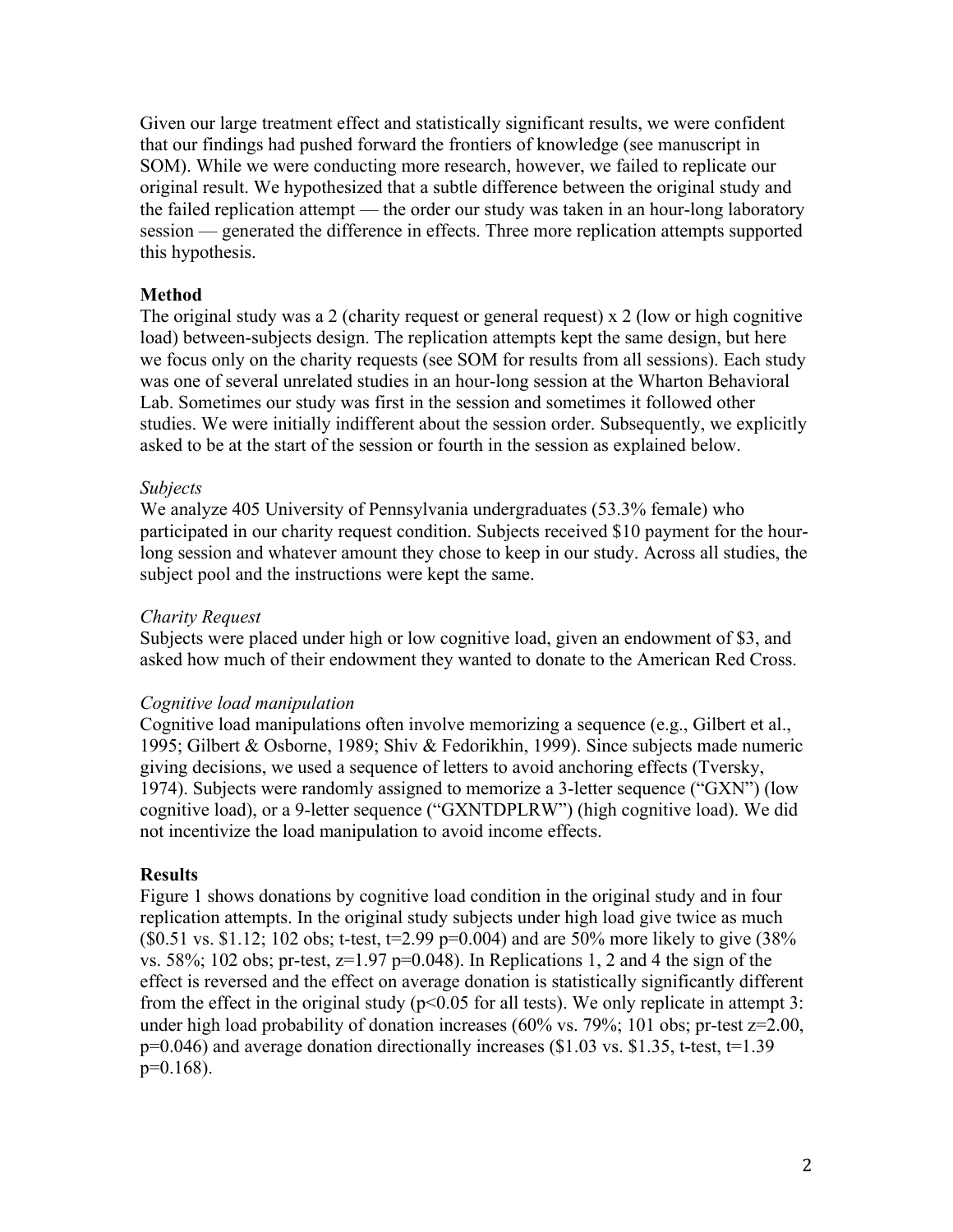

Panel A: Average Donation by Treatment and Study





**Fig. 1.** Original Study and Four Replication Attempts. Panel A shows average amount of the \$3 endowment donated to the American Red Cross (means ± SEM). Panel B shows percent of subject who donated a positive amount to the American Red Cross (± SEM).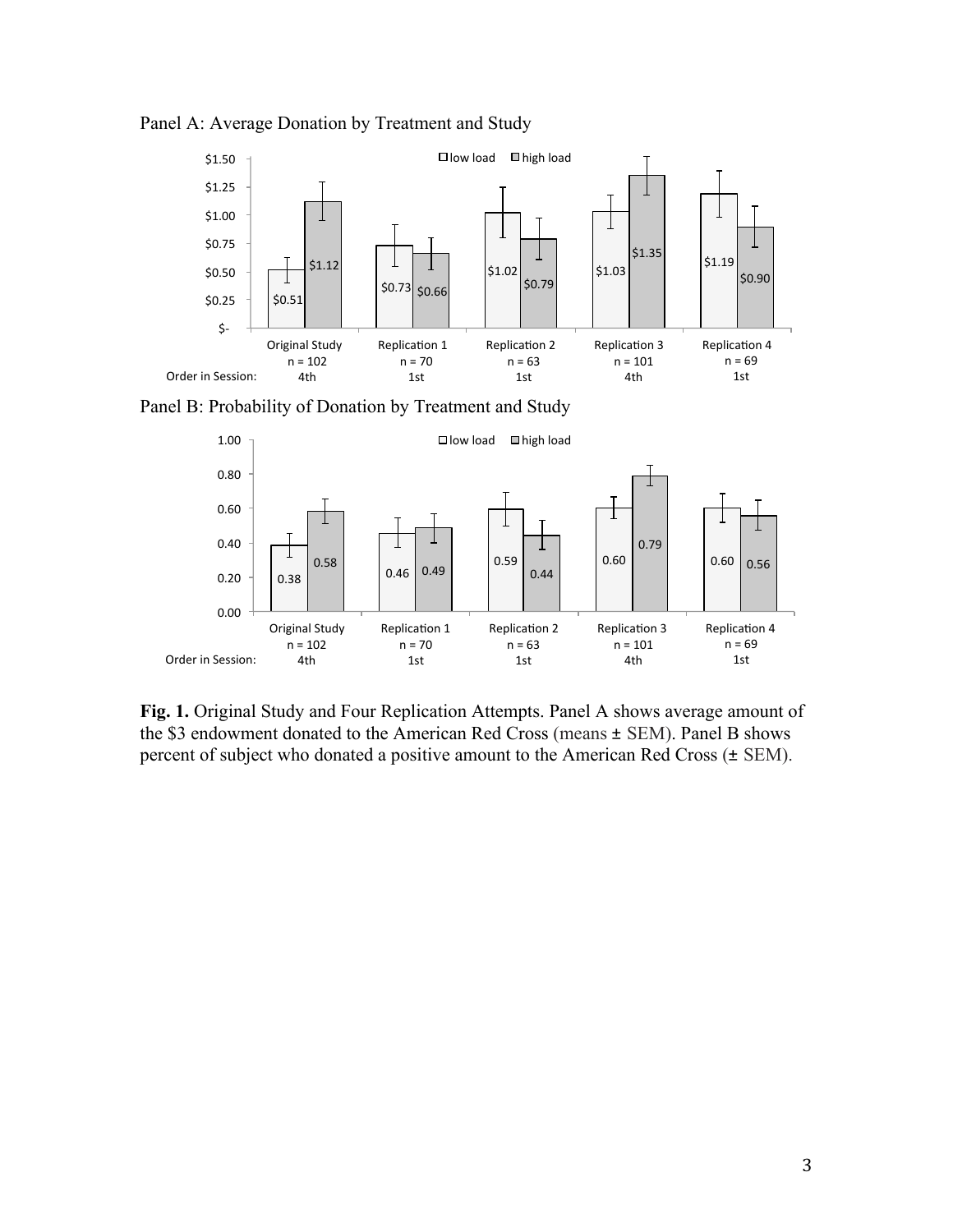## **Order in Session**

After our first failed replication attempt, we hypothesized that the difference in results was due to the order in the hour-long session our study was conducted. The original study was run fourth and Replication 1 was run first. Starting with Replication 2, we specifically asked to be run either first (Replication 2 and Replication 4) or fourth (Replication 3).

Our data confirms our hypothesis that session order matters. When our study is first in the session, cognitive load directionally *reduces* charitable giving (\$0.97 vs. \$0.78); when it is later in the session, cognitive load *increases* charitable giving (\$0.78 vs. \$1.23; 203 obs; t-test,  $t=2.84$   $p=0.005$ ). The effect of load on giving statistically significantly interacts with session order (405 obs; OLS on average donation p=0.004; OLS on probability of donation p=0.020). The effect gets stronger when we control for the calendar date on which a session was run, allowing subjects who participate on different dates to have different baseline levels of generosity (405 obs; OLS on average donation p=0.001; OLS on probability of donation p=0.006).

This pattern of results holds when looking only at the three replications conducted after forming our session-order hypothesis (233 obs; without date controls: OLS on average donation p=0.053; OLS on probability of donation p=0.024; with date controls: OLS on average donation p=0.030; OLS on probability of donation p=0.008).

## **Discussion**

What can we learn by comparing an original study to its failed replications? When another researcher fails to replicate a study, the lack of a result might arise from differences in methods, subject pool, environment, or some other factor. When a researcher fails to replicate a result using the same instructions, subject pool, and laboratory environment, one must look for subtle differences between the replication attempt and the original study.

Whether our study is first or later in a session affects the *sign* of the effect of cognitive load on charitable giving. One possible explanation is that the efficacy of our cognitive load manipulation is sensitive to session order. For example, the cognitive load task might more completely occupy the deliberative system if subjects have suffered mental fatigue from participating in studies earlier in the session. Similarly, subjects might be differently inclined to spend mental energy remembering the long string of letters in the high load treatment depending on mental fatigue. Our manipulation check questions provide some evidence that cognitive load is differently effective early and late in a session (see SOM4). Another possible explanation is that load is equally effective early and late in a session but that its effect on giving may be heavily moderated by the context of the request — even context as subtle as when in a session of studies the subject is asked to donate.

Both of these possible explanations are worthy of future study. The former explanation tells a very cautious tale about cognitive load manipulations and suggests further replication attempts of results established using cognitive load manipulations. Both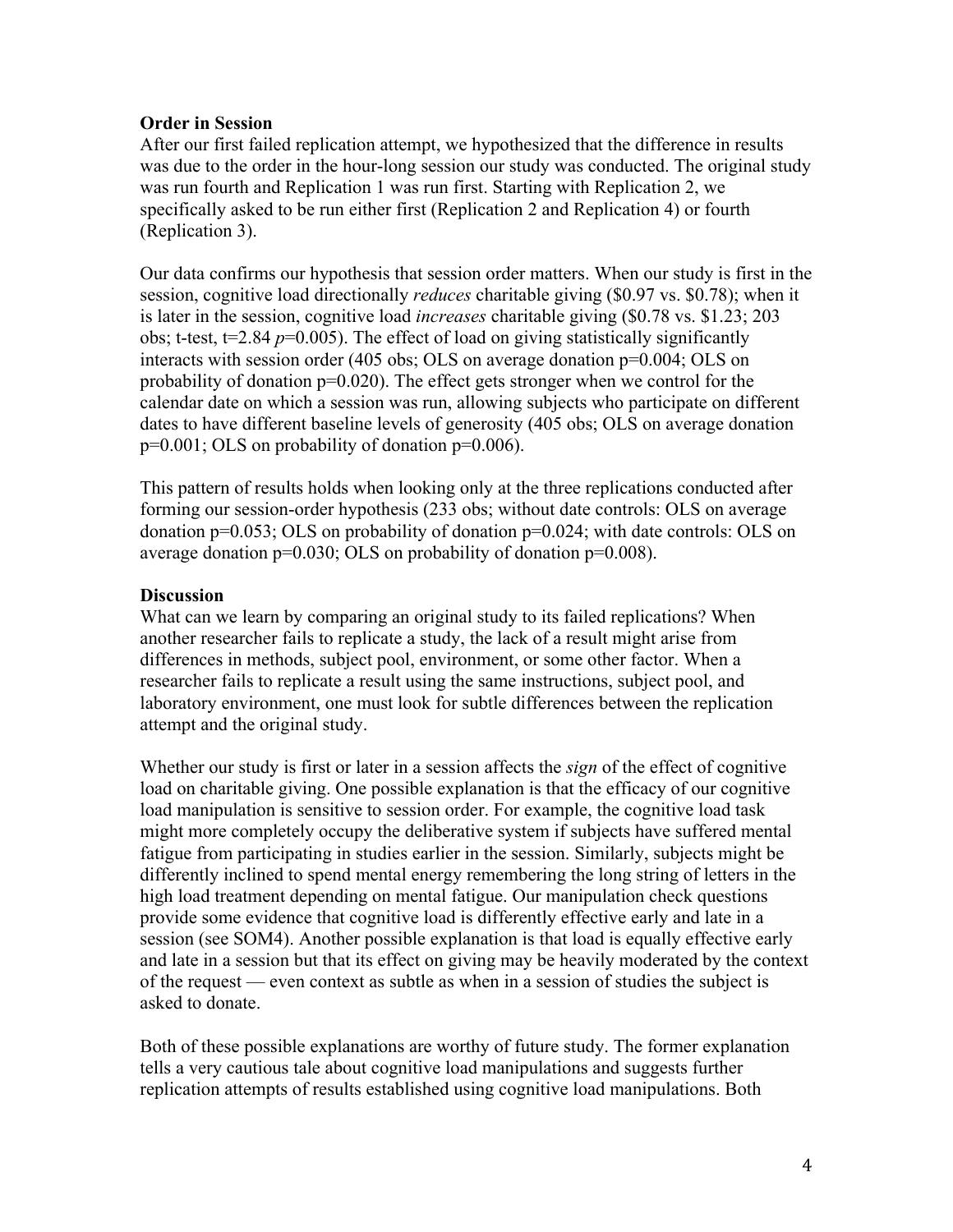explanations suggest that role of the deliberative system in charitable giving is far from resolved and that one should be cautious in relying on cognitive load manipulations to establish that result. A similar debate has arisen about the effectiveness of time-pressure tests on the role of the deliberative system in charitable giving (Rand et al., 2012; Tinghog et al., 2013).

A natural next step for future research would be to randomize when in a session a load manipulation is run (rather than relying on between-session data) to investigate whether the treatment effect changes monotonically with session order and to investigate whether the types of other tasks subjects complete in a session moderate the effect of load on giving.

Overall, these results demonstrate an important value of replication. Even when a replication fails, it may be able to teach something about the original effect.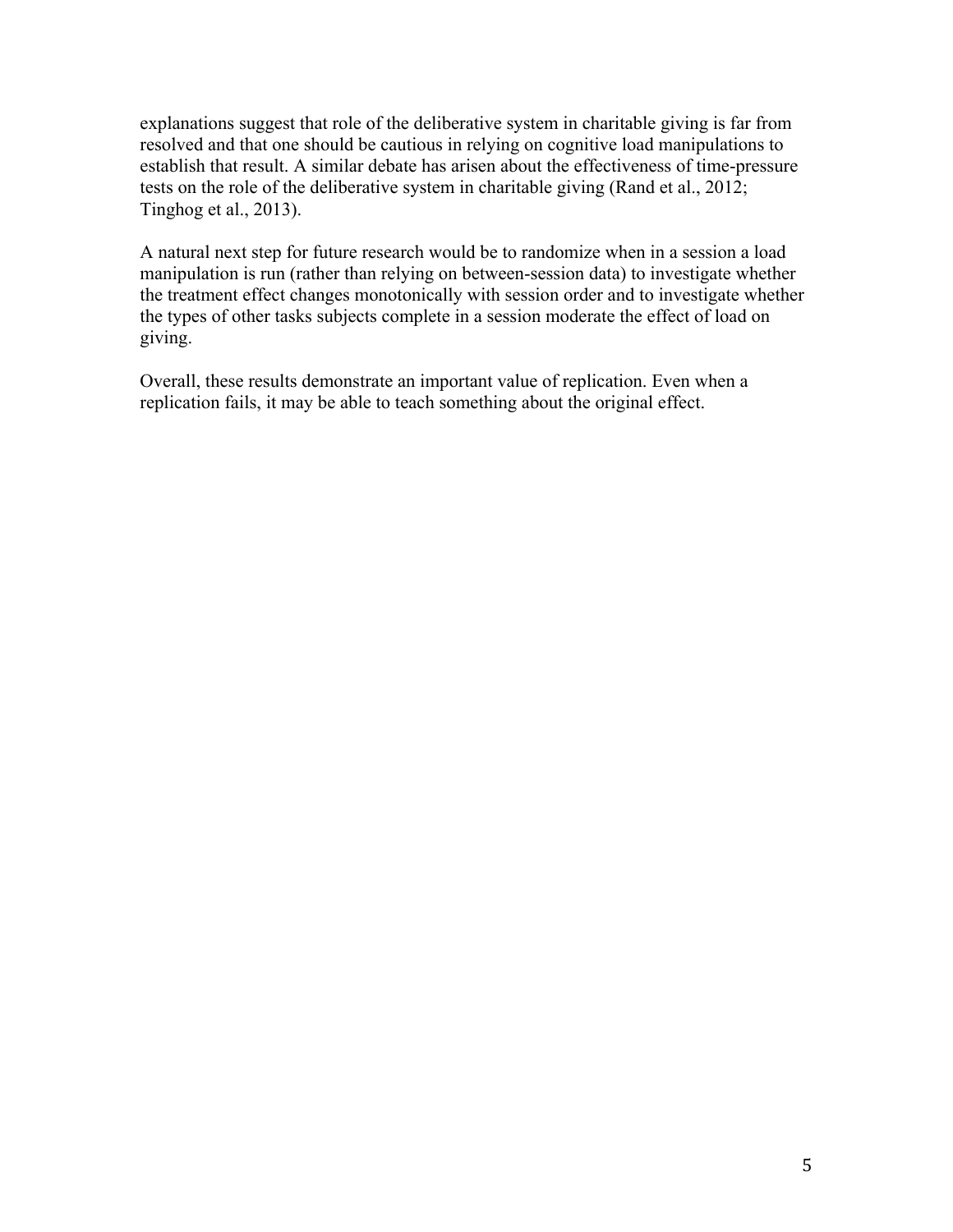#### **References**

- Gilbert, D. T., Giesler, R. B., & Morris, K. A. (1995). When comparisons arise. *Journal of Personality and Social Psychology, 69*(2) 227-236.
- Gilbert, D. T. & Osborne, R. E. (1989). Thinking backward: Some curable and incurable consequences of cognitive busyness. *Journal of Personality and Social Psychology, 57*(6), 940-949.
- Hauge, K. E., Brekke, K. A., Johansson, L., Johansson-Stenman, O., & Svedsäter, H. (2009). Are social preferences skin deep? Dictators under cognitive load (Working Paper No. 371). Retrieved from the Gothenburg University Publications Electronic Archive: http://hdl.handle.net/2077/20768.
- Kessler, J. B. (2013). When will there be Gift Exchange? Addressing the Lab-Field Debate with Laboratory Gift Exchange Experiments (*CESifo Working Paper No. 4161*).
- Loewenstein, G. & Small, D. (2007). The scarecrow and the tinman: The vicissitudes of human sympathy and caring. *Review of General Psychology*, 2 (1), 112 - 126.
- Pashler, H. & Wagenmakers, E. (Eds.). (2012). Special section on replicability in psychological science: A crisis of confidence? [Special section]. *Perspectives on Psychological Science, 7*(6), 528-654.
- Rand, D. G., Greene, J. D., & Nowak, M. A. (2012). Spontaneous giving and calculated greed. *Nature, 489*(7416), 427-430.
- Schulz, J., Fischbacher, U., Thoeni, C. & Utikal, V. (in press). Affect and fairness: Dictator games under cognitive load*, Journal of Economic Psychology.*
- Shiv, B. & Fedorikhin, A. (1999). Heart and mind in conflict: The interplay of affect and cognition in consumer decision making. *Journal of Consumer Research, 26*(3), 278-292.
- Tinghög, G., Andersson, D., Bonn, C., Böttiger, H., Josephson, C., Lundgren, G., Västfjäll, D., Kirchler M., and Johannesson M. (2013). Intuition and cooperation reconsidered. *Nature, 498*, E1–E2.
- Tversky, A. (1974). Judgment under uncertainty: Heuristics and biases. *Science, 185*(4157), 1124-1131.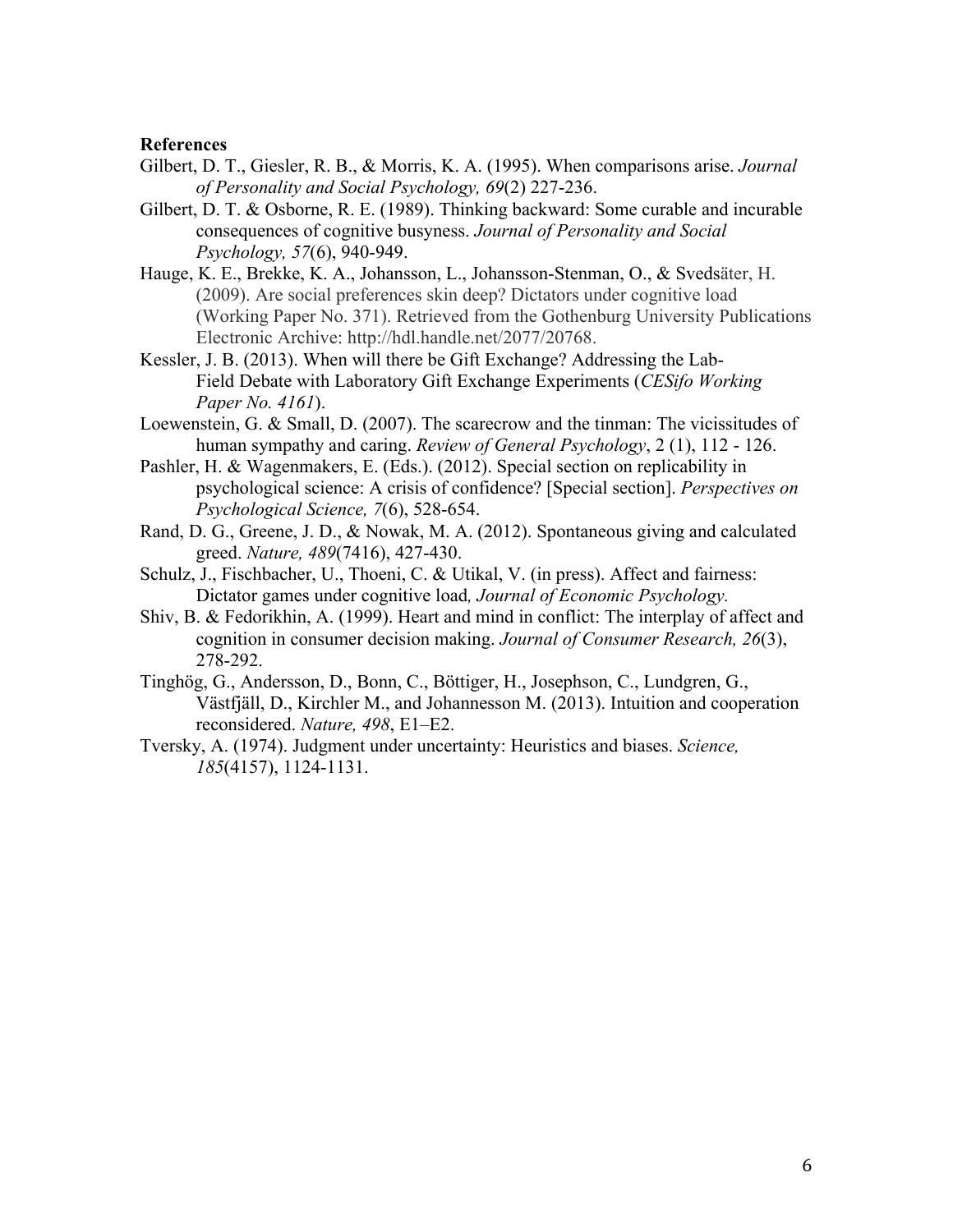# **Supplemental Online Material**

for

## **Learning from (Failed) Replications: Cognitive Load Manipulations and Charitable Giving**

In this online appendix, we first present protocols and results from all of our studies (SOM1).

We then present regression results supporting the claims in the paper focusing on the charity request to give to the Red Cross, both for all the data and focusing on the period after we developed our session order hypothesis (SOM2).

In the SOM we also present the following additional results:

Results from the general request, a request to give money back to the experimenter in some studies or to the Wharton Fund in other studies, and results from the opt-in studies (SOM3).

Regression results from Cognitive Reflection Test (CRT) (Frederick, 2005) questions that were an attempted manipulation check (SOM4).

Finally we present the instructions for the study (SOM5) and the text of our original paper (SOM6).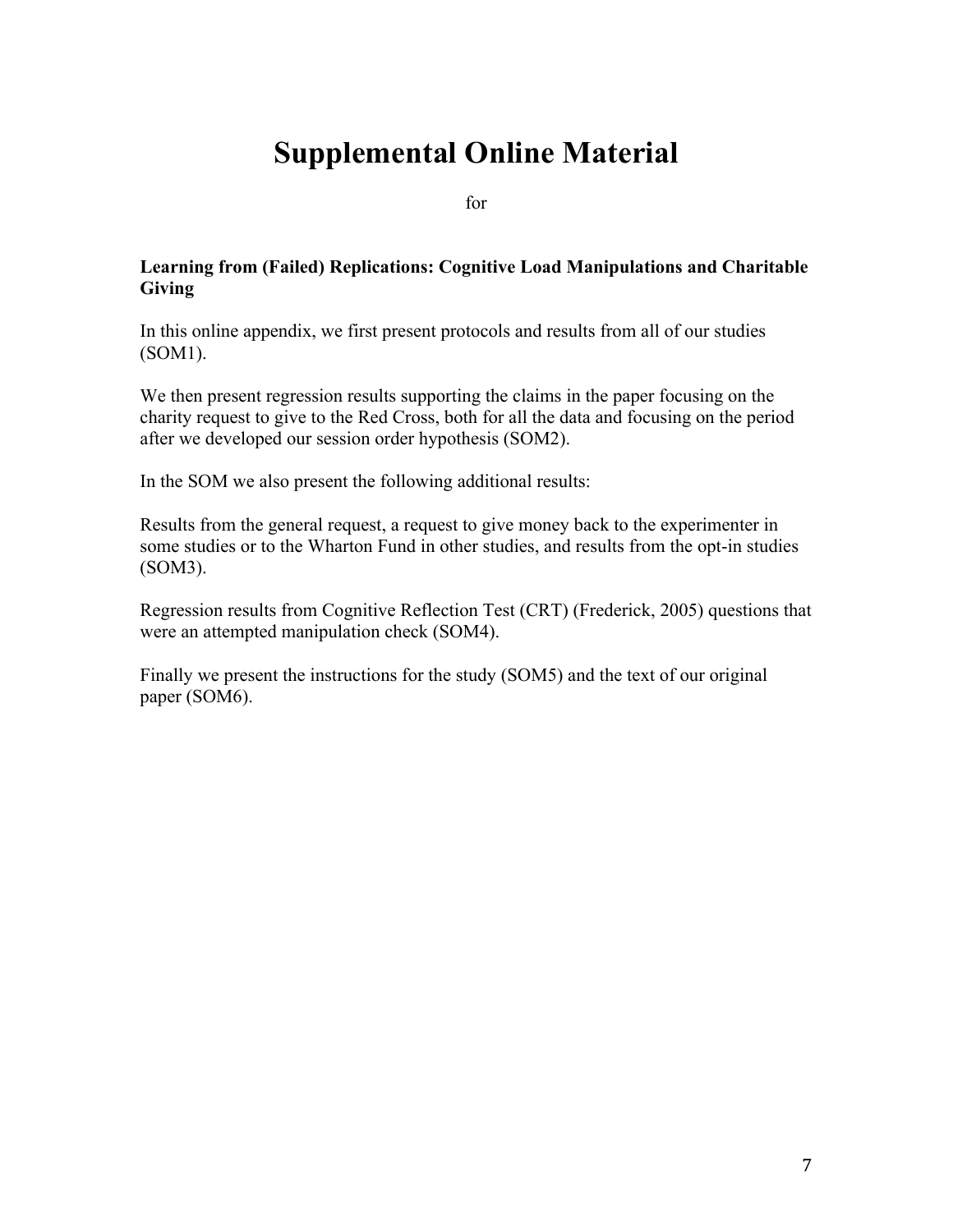# *SOM1. Protocols of all Studies*

In all studies participants were…

- Given a string of either 3 (low load) or 9 (high load) letters to memorize.
- *Put through the steps listed in the Protocol column*
- Asked to recall the letter sequence.
- Asked to indicate which CRT questions they had seen before.

| <b>Study</b> | Run         | <b>Session</b> | # of      | <b>Design</b>                         | Protocol                                                         |
|--------------|-------------|----------------|-----------|---------------------------------------|------------------------------------------------------------------|
|              | Date        | Order          | <b>Ss</b> |                                       |                                                                  |
| Original     | $4/10/12$ - | 4th            | 205       | 2 (load: high vs. low) $x$ 2 (request | • Asked the first CRT question (bat & ball).                     |
|              | 4/16/12     |                |           | type: experimenter vs. Red Cross)     | • Endowed with \$3 and asked how much they wanted to give to     |
|              |             |                |           | x 2 (request order: charity first vs. | the Red Cross [experimenter].                                    |
|              |             |                |           | second) with request order as a       | • Asked the second CRT question (widget).                        |
|              |             |                |           | within-subject factor. Analysis       | • Endowed with an additional \$3 and asked if they wanted to     |
|              |             |                |           | ignores the second decision,          | give to the other request.                                       |
|              |             |                |           | treating the experiment as a 2        | • Asked the third CRT question (lake).                           |
|              |             |                |           | (load) x 2 (request type) between-    |                                                                  |
|              |             |                |           | subjects design.                      |                                                                  |
| Opt 1        | $7/12/12$ - | 3rd            | 192       | 2 (load: high vs. low) x 2 (request   | • Asked the first CRT question (bat & ball).                     |
|              | 7/18/12     |                |           | type: experimenter vs. Red Cross)     | • Endowed with \$3, given a chance to opt-in to see a request to |
|              |             |                |           | with request as opt in to donate      | give to the Red Cross [experimenter] at the end of the study.    |
|              |             |                |           | and donation request made once        | • Asked the remaining two CRT questions.                         |
|              |             |                |           | load was removed                      |                                                                  |
| Opt 2        | $9/4/12 -$  | 1st            | 86        | Identical to Opt 1                    | Identical to Opt 1                                               |
|              | 9/5/12      |                |           |                                       |                                                                  |
| Rep 1        | $9/6/12$ -  | 1st            | 139       | 2 (load: low vs. high) $x$ 2 (request | • Asked the first CRT question (bat & ball).                     |
|              | 9/7/12      |                |           | type: Wharton Fund vs. Red            | • Endowed with \$3 and asked how much they wanted to give to     |
|              |             |                |           | Cross) between subjects design.       | the Red Cross [Wharton Fund].                                    |
|              |             |                |           |                                       | • Asked the remaining two original CRT questions plus three      |
|              |             |                |           |                                       | additional new CRT questions.                                    |
| Rep 2        | $10/25/12-$ | 1st            | 194       | 2 (load: low vs. high) $x$ 3 (request | • Asked the first CRT question (bat & ball).                     |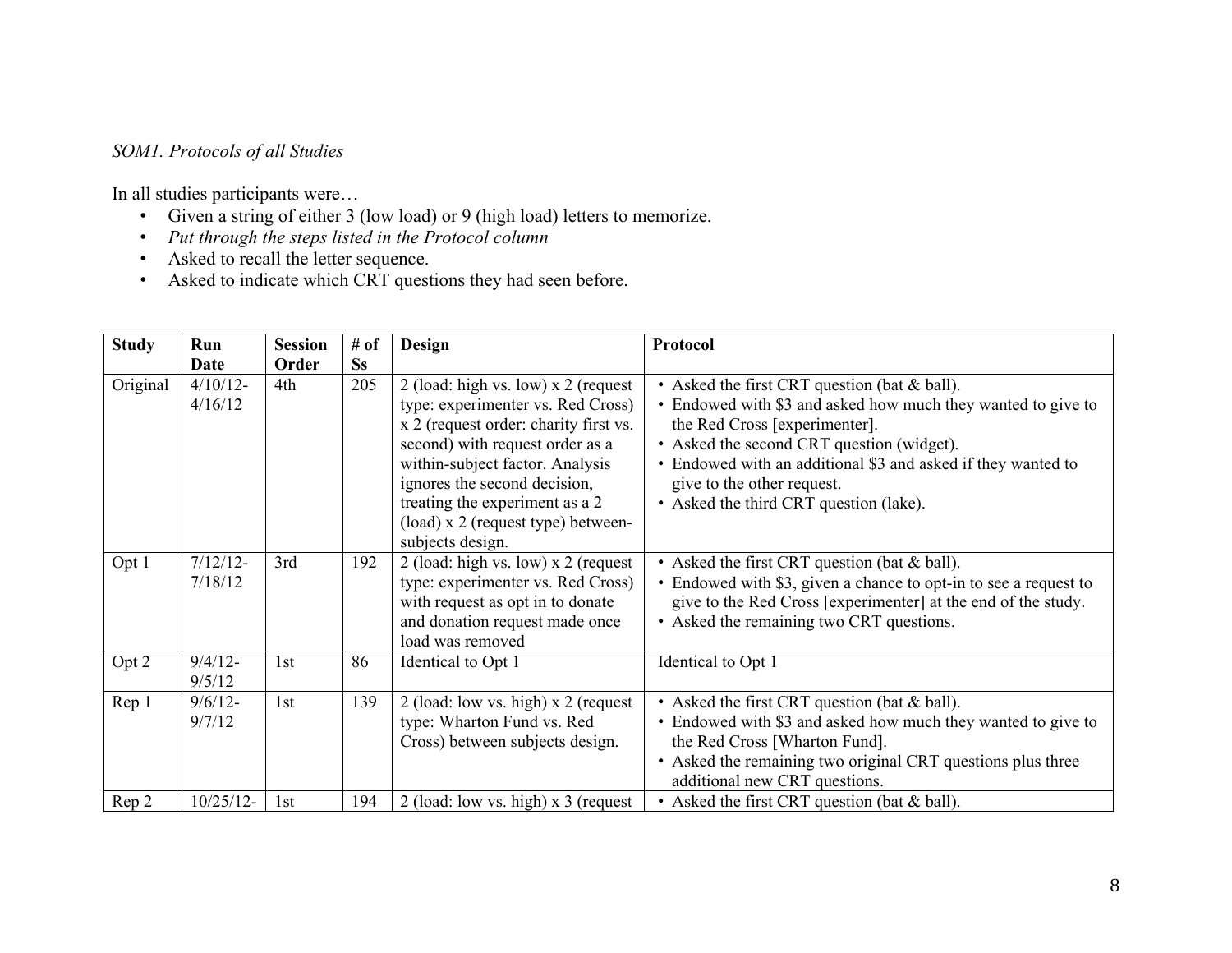|       | $10/31/12$ ,<br>11/5/12-<br>11/9/12 |     |     | type: charity forced vs. charity<br>opt-in vs. experimenter) between<br>subjects design                                    | • Endowed with \$3 and asked how much they wanted to give to<br>the Red Cross [experimenter] OR (opt-in) given a chance to<br>opt-in to see a request to give to the Red Cross.<br>• Asked the remaining two original CRT questions plus three<br>additional new CRT questions. |
|-------|-------------------------------------|-----|-----|----------------------------------------------------------------------------------------------------------------------------|---------------------------------------------------------------------------------------------------------------------------------------------------------------------------------------------------------------------------------------------------------------------------------|
| Rep 3 | $11/15/12$ -<br>11/21/12            | 4th | 202 | Identical to Rep 1                                                                                                         | Identical to Rep 1                                                                                                                                                                                                                                                              |
| Rep 4 | $1/22/13$ -<br>1/28/13              | 1st | 206 | 2 (load: low vs. high) $x$ 3 (request<br>type: Experimenter vs. Wharton<br>Fund vs. Red Cross) between<br>subjects design. | • Asked the first CRT question (bat & ball).<br>• Endowed with \$3 and asked how much they wanted to give to<br>the Red Cross [Wharton Fund; experimenter].<br>• Asked the remaining two original CRT questions plus three<br>additional new CRT questions.                     |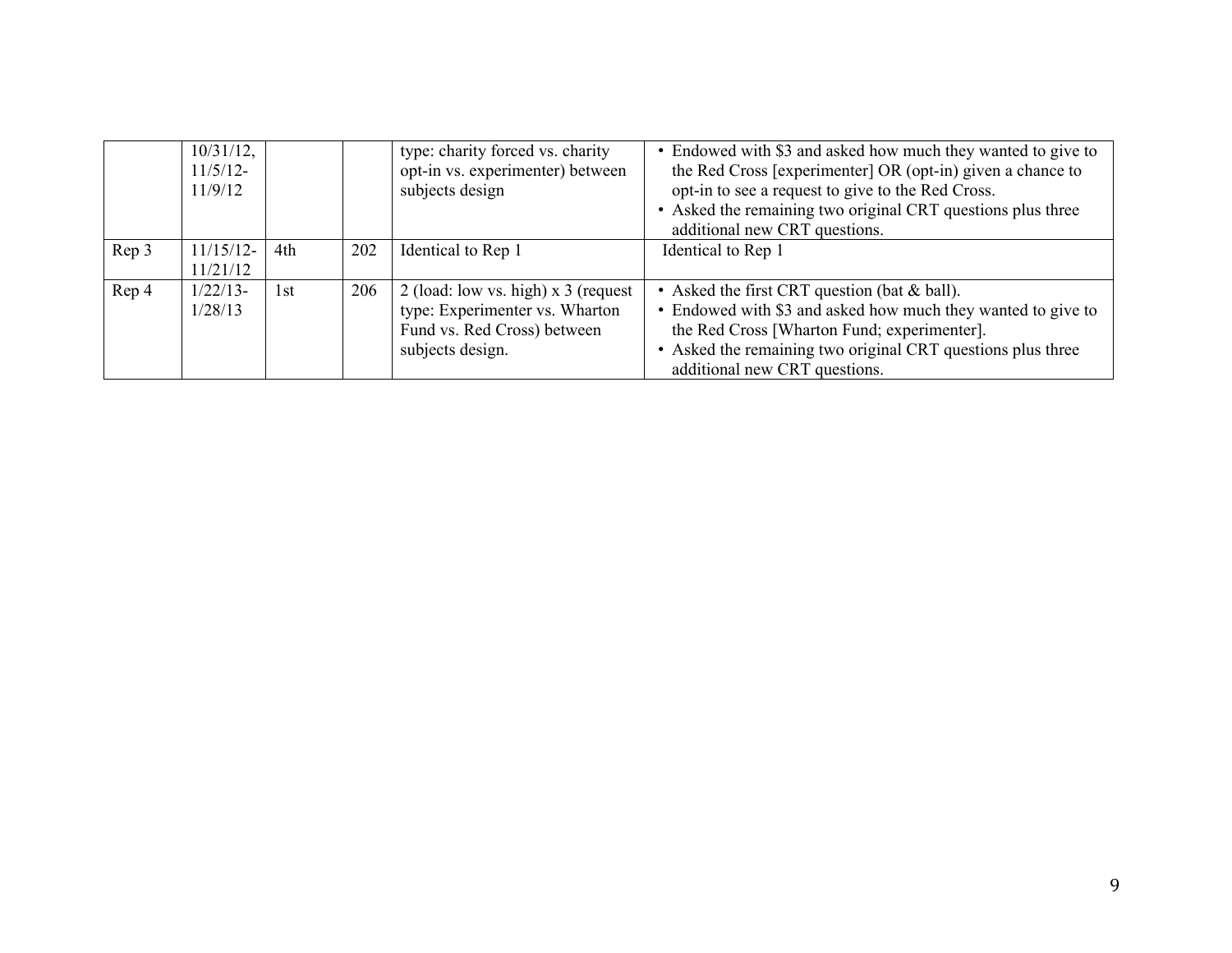|                               |                        | Donation Decisions to Red Cross by Load and Late in Session |                         |                       |                         |                        |                        |                        |  |  |  |  |  |
|-------------------------------|------------------------|-------------------------------------------------------------|-------------------------|-----------------------|-------------------------|------------------------|------------------------|------------------------|--|--|--|--|--|
|                               |                        |                                                             | <b>Average Donation</b> |                       | Probability of Donation |                        |                        |                        |  |  |  |  |  |
|                               |                        | All Red Cross Data                                          |                         | Post-Hypothesis Data  |                         | All Red Cross Data     | Post-Hypothesis Data   |                        |  |  |  |  |  |
|                               | (1)<br>(2)             |                                                             | (3)                     | (4)                   | (5)                     | (6)                    | (7)                    | (8)                    |  |  |  |  |  |
| High Load*<br>Late in Session | 0.633<br>$(0.219)$ *** | 0.709<br>$(0.217)$ ***                                      | 0.589<br>$(0.303)*$     | 0.677<br>$(0.309)$ ** | 0.229<br>$(0.098)$ **   | 0.273<br>$(0.099)$ *** | 0.284<br>$(0.125)$ **  | 0.342<br>$(0.128)$ *** |  |  |  |  |  |
| High Load                     | $-0.193$<br>(0.153)    | $-0.198$<br>(0.155)                                         | $-0.270$<br>(0.199)     | $-0.300$<br>(0.206)   | $-0.051$<br>(0.071)     | $-0.067$<br>(0.073)    | $-0.097$<br>(0.087)    | $-0.132$<br>(0.091)    |  |  |  |  |  |
| Late in Session               | $-0.188$<br>(0.153)    |                                                             | $-0.083$<br>(0.213)     |                       | $-0.046$<br>(0.070)     |                        | 0.007<br>(0.090)       |                        |  |  |  |  |  |
| Constant                      | 0.974<br>$(0.118)$ *** |                                                             | 1.113<br>$(0.151)$ ***  |                       | 0.546<br>$(0.051)$ ***  |                        | 0.597<br>$(0.063)$ *** |                        |  |  |  |  |  |
| Date Dummies                  | N <sub>0</sub>         | Yes                                                         | N <sub>0</sub>          | Yes                   | N <sub>0</sub>          | Yes                    | N <sub>0</sub>         | Yes                    |  |  |  |  |  |
| Observations                  | 405                    | 405                                                         | 233                     | 233                   | 405                     | 405                    | 233                    | 233                    |  |  |  |  |  |

#### *SOM2. Regression Results of Donation to Red Cross*

This table reports OLS regression results on the average amount donated and a linear probability model (OLS) of whether the subject donated a positive amount. Date Dummies include a dummy variable for each calendar date on which the study was run to allow for different average levels of donation on each date. Post-Hypothesis Data looks only at the Red Cross Charity request for Replications 2, 3, and 4 after we developed our session order hypothesis. Robust standard errors are used for all tests and significance is donated: \*  $p<0.1$ , \*\*  $p<0.05$ , \*\*\*  $p<0.01$ .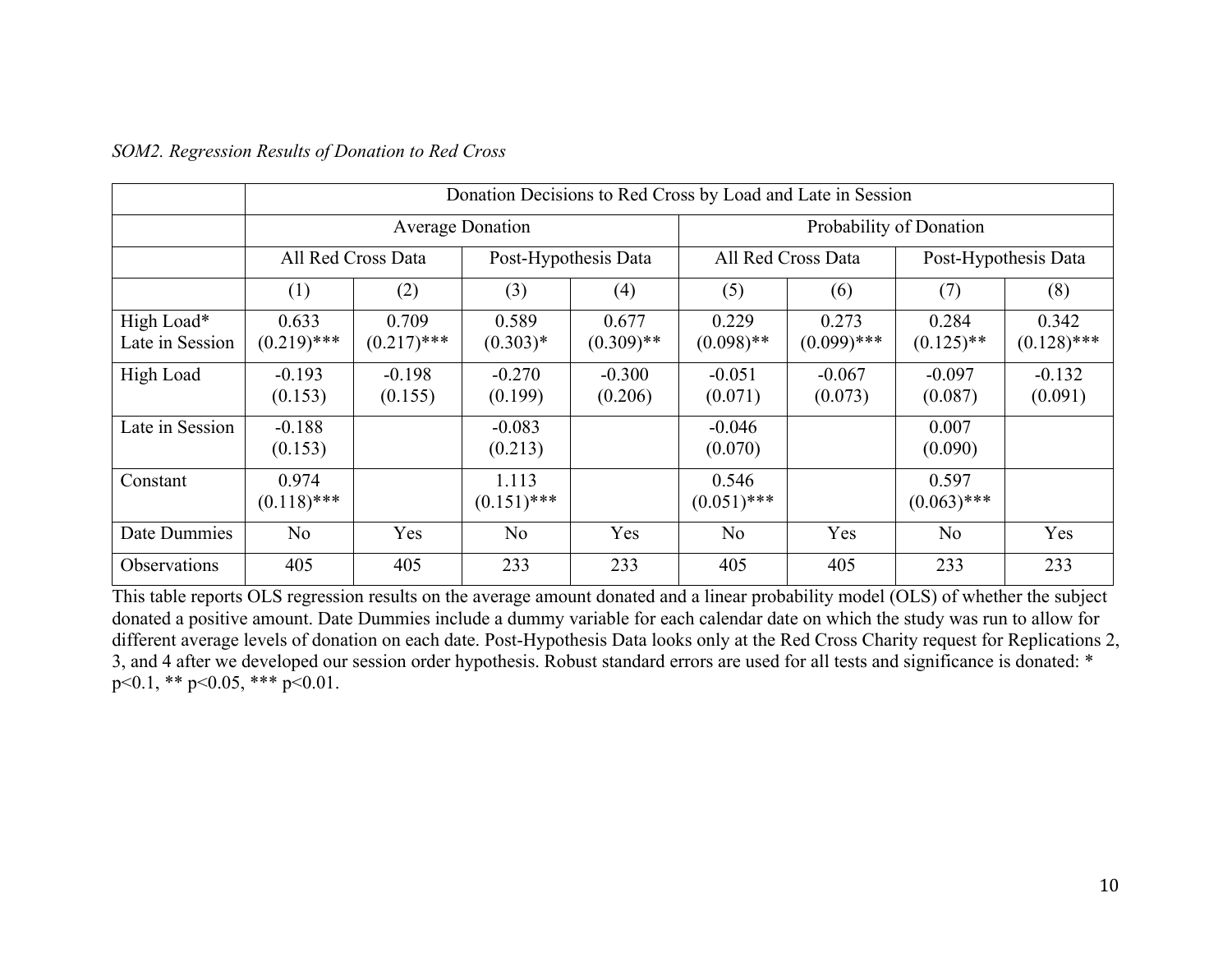| SOM3. Results of all Studies |  |
|------------------------------|--|
|------------------------------|--|

|                                                |                |           |                  |                 | <b>Red Cross</b> |         |                 |                 | <b>Experimenter</b> |                  | <b>Wharton Fund</b> |                 |          |                  |  |
|------------------------------------------------|----------------|-----------|------------------|-----------------|------------------|---------|-----------------|-----------------|---------------------|------------------|---------------------|-----------------|----------|------------------|--|
|                                                | <b>Session</b> | # of      |                  | <b>Low Load</b> | <b>High Load</b> |         |                 | <b>Low Load</b> |                     | <b>High Load</b> |                     | <b>Low Load</b> |          | <b>High Load</b> |  |
| <b>Study</b>                                   | Order          | <b>Ss</b> | Avg $\sqrt{s}$   | $%$ Don         | Avg $\$          | $%$ Don | Avg $\sqrt{s}$  | $%$ Don         | Avg $\sqrt{s}$      | $%$ Don          | Avg $\$             | $%$ Don         | Avg \$   | $%$ Don          |  |
| Original<br>(1 <sup>st</sup> a <sub>sk</sub> ) | 4th            | 205       | \$0.51           | 38.4%           | $$1.12**$        | 58.0%*  | \$0.29          | 25.5%           | \$0.21              | 19.2%            |                     |                 |          |                  |  |
| Rep 1                                          | 1st            | 139       | \$0.73           | 45.7%           | \$0.66           | 48.6%   |                 |                 |                     |                  | \$0.24              | 20.0%           | \$0.22   | 23.5%            |  |
| Rep 2<br>(no opt)                              | 1st            | 125       | \$1.02           | 59.3%           | \$0.79           | 44.4%   | \$0.52          | 33.3%           | \$0.29              | 25.0%            |                     |                 |          |                  |  |
| Rep 3                                          | 4th            | 202       | \$1.03           | 60.3%           | \$1.35           | 79.1%*  |                 |                 |                     |                  | \$0.38              | 37.2%           | $$0.15*$ | $15.5\%*$        |  |
| Rep 4                                          | 1st            | 206       | \$1.19           | 60.0%           | \$0.90           | 55.9%   | \$0.37          | 28.9%           | \$0.30              | 25.8%            | \$0.22              | 17.2%           | \$0.25   | 30.8%            |  |
|                                                |                |           | <b>Red Cross</b> |                 |                  |         |                 |                 | <b>Experimenter</b> |                  |                     |                 |          |                  |  |
|                                                |                |           |                  | <b>Low Load</b> | <b>High Load</b> |         | <b>Low Load</b> |                 | <b>High Load</b>    |                  |                     |                 |          |                  |  |
|                                                |                |           |                  | $%$ Opt In      | % Opt In         |         | $%$ Opt In      |                 | $%$ Opt In          |                  |                     |                 |          |                  |  |
| Opt 1                                          | 3rd            | 192       | 50.0%            |                 | 52.0%            |         | 34.0%           |                 | 54.3%*              |                  |                     |                 |          |                  |  |
| Opt 2                                          | 1st            | 86        | 45.5%            |                 | 59.1%            |         | 40.9%           |                 | 25.0%               |                  |                     |                 |          |                  |  |
| Rep 2<br>(opt)                                 | 1st            | 67        | 40.0%            |                 | 50.0%            |         |                 |                 |                     |                  |                     |                 |          |                  |  |

This table reports results from each study and indicates whether the high load and low load conditions are statistically significantly different using t-tests (for average donation) and pr-tests (for probability of donation and probability of opting in): \* p<0.05, \*\* p<0.01.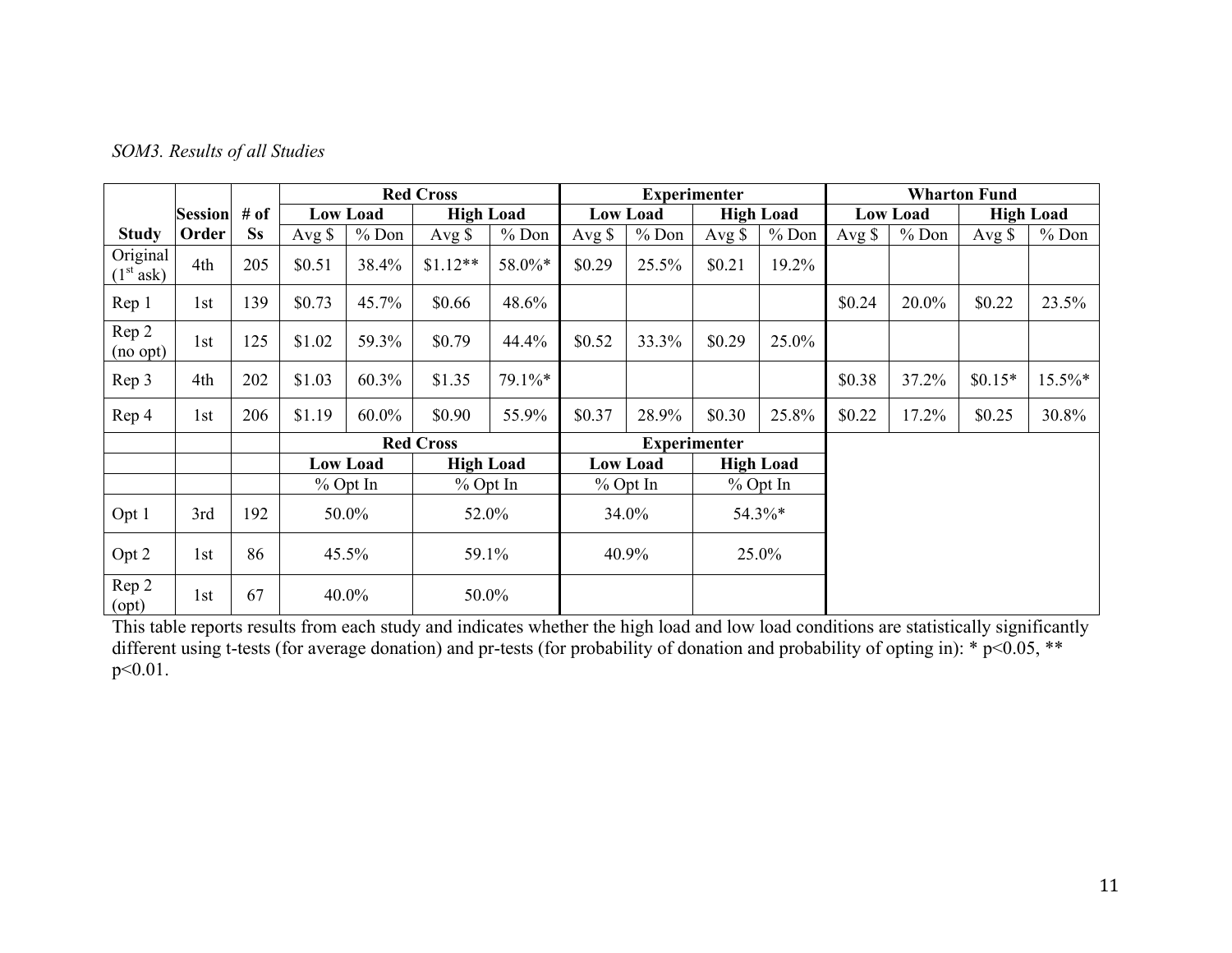|                               |                            | Cognitive Reflection Test Questions Answered Correctly by High Load and Late in Session |                                       |                                 |                                             |                          |                            |                     |                                       |                     |                                             |                     |
|-------------------------------|----------------------------|-----------------------------------------------------------------------------------------|---------------------------------------|---------------------------------|---------------------------------------------|--------------------------|----------------------------|---------------------|---------------------------------------|---------------------|---------------------------------------------|---------------------|
|                               |                            |                                                                                         |                                       | Subjects Analyzed in this Paper |                                             | All Subjects             |                            |                     |                                       |                     |                                             |                     |
|                               | Bat<br>$(0 \text{ or } 1)$ |                                                                                         | Bat and Widget<br>$(0 \text{ to } 2)$ |                                 | Bat, Widget and Lake<br>$(0 \text{ to } 3)$ |                          | Bat<br>$(0 \text{ or } 1)$ |                     | Bat and Widget<br>$(0 \text{ to } 2)$ |                     | Bat, Widget and<br>Lake $(0 \text{ to } 3)$ |                     |
|                               | (1)                        | (2)                                                                                     | (3)                                   | (4)                             | (5)                                         | (6)                      | (7)                        | (8)                 | (9)                                   | (10)                | (11)                                        | (12)                |
| High Load*<br>Late in Session | $-0.193$<br>$(0.099)*$     | $-0.184$<br>(0.102)                                                                     | $-0.409$<br>$(0.165)$ **              | $-0.425$<br>$(0.169)$ **        | $-0.481$<br>$(0.226)$ **                    | $-0.505$<br>$(0.229)$ ** | $-0.056$<br>(0.057)        | $-0.056$<br>(0.057) | $-0.001$<br>(0.065)                   | $-0.097$<br>(0.093) | $-0.131$<br>(0.126)                         | $-0.127$<br>(0.126) |
| High Load                     | 0.116<br>$(0.070)*$        | 0.109<br>(0.072)                                                                        | 0.202<br>$(0.118)$ *                  | 0.208<br>$(0.122)$ *            | 0.279<br>$(0.161)^*$                        | 0.295<br>$(0.166)^*$     | 0.037<br>(0.040)           | 0.036<br>(0.040)    | 0.076<br>(0.066)                      | $-0.002$<br>(0.065) | 0.002<br>(0.088)                            | 0.001<br>(0.088)    |
| Late in Session               | 0.108<br>(0.069)           |                                                                                         | $-0.200$<br>$(0.115)^*$               |                                 | 0.254<br>(0.158)                            |                          | 0.047<br>(0.040)           |                     | $-0.010$<br>(0.093)                   |                     | 0.074<br>(0.090)                            |                     |
| Constant                      | 0.474<br>$(0.051)$ ***     |                                                                                         | 0.845<br>$(0.085)$ ***                |                                 | 1.464<br>$(0.115)$ ***                      |                          | 0.503<br>$(0.028)$ ***     |                     | 0.917<br>$(0.046)$ ***                |                     | 1.589<br>$(0.062)$ ***                      |                     |
| Date Dummies                  | N <sub>0</sub>             | Yes                                                                                     | N <sub>0</sub>                        | Yes                             | N <sub>0</sub>                              | Yes                      | N <sub>0</sub>             | Yes                 | N <sub>0</sub>                        | Yes                 | N <sub>0</sub>                              | Yes                 |
| <b>Observations</b>           | 405                        | 405                                                                                     | 405                                   | 405                             | 405                                         | 405                      | 1224                       | 1224                | 1224                                  | 1224                | 1224                                        | 1224                |

#### *SOM4. Cognitive Reflection Tests*

This table reports OLS regression results on the number of questions answered correctly in the cognitive reflection test for the first question (Bat), the first two questions (Bat and Widget) and all three questions that were asked to all subjects (Bat, Widget, and Lake). The first six regressions analyze subjects who answered the Red Cross donation question and are analyzed in this paper. The second six regressions analyze all subjects who answered Cognitive Reflection Test questions in any of the studies listed in SOM 1. Robust standard errors are used for all tests and significance is donated: \*  $p<0.1$ , \*\*  $p<0.05$ , \*\*\*  $p<0.01$ .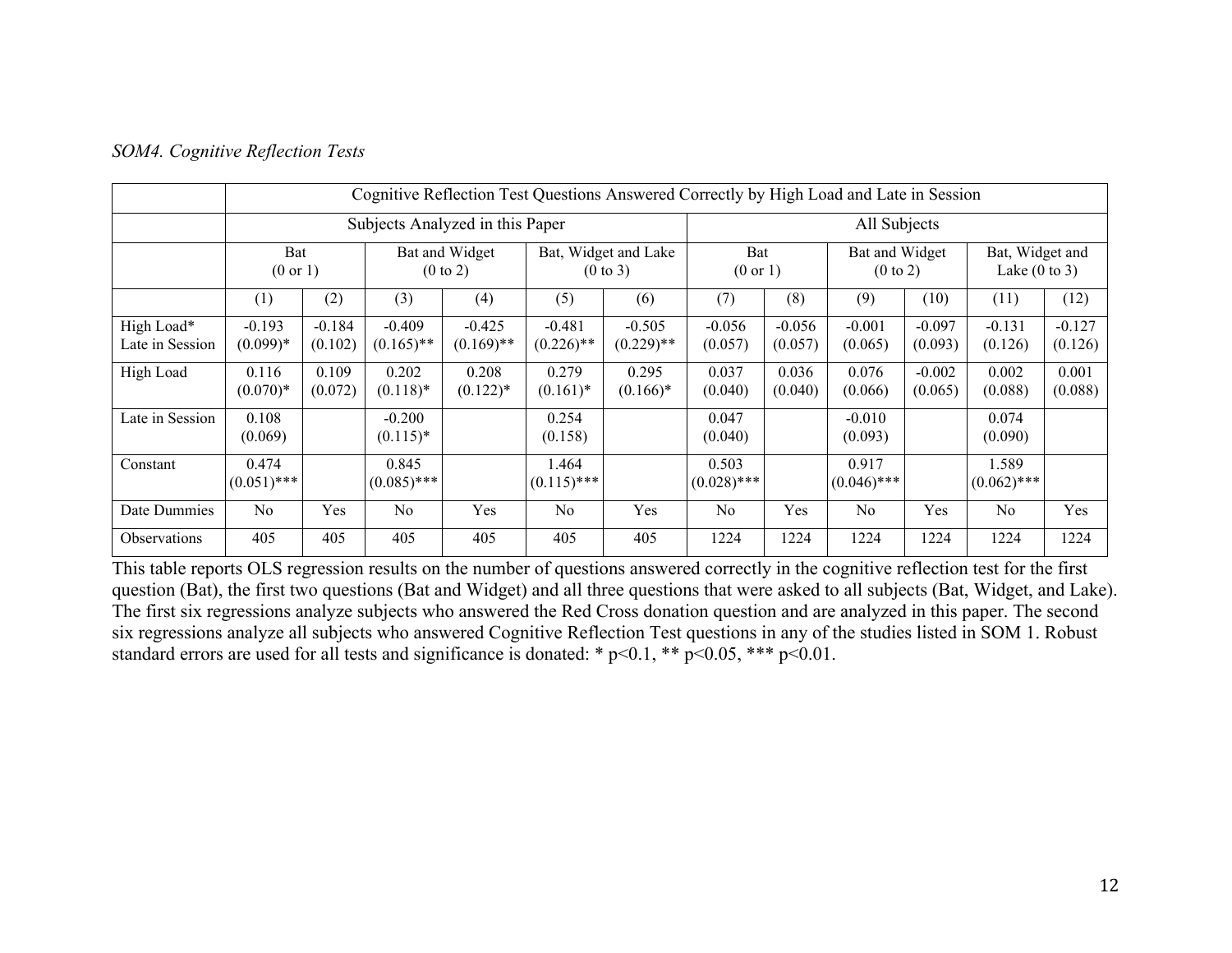# **Reference**

Frederick, S. (2005). Cognitive reflection and decision making, *The Journal of Economic Perspectives*, 19(4), 25-42.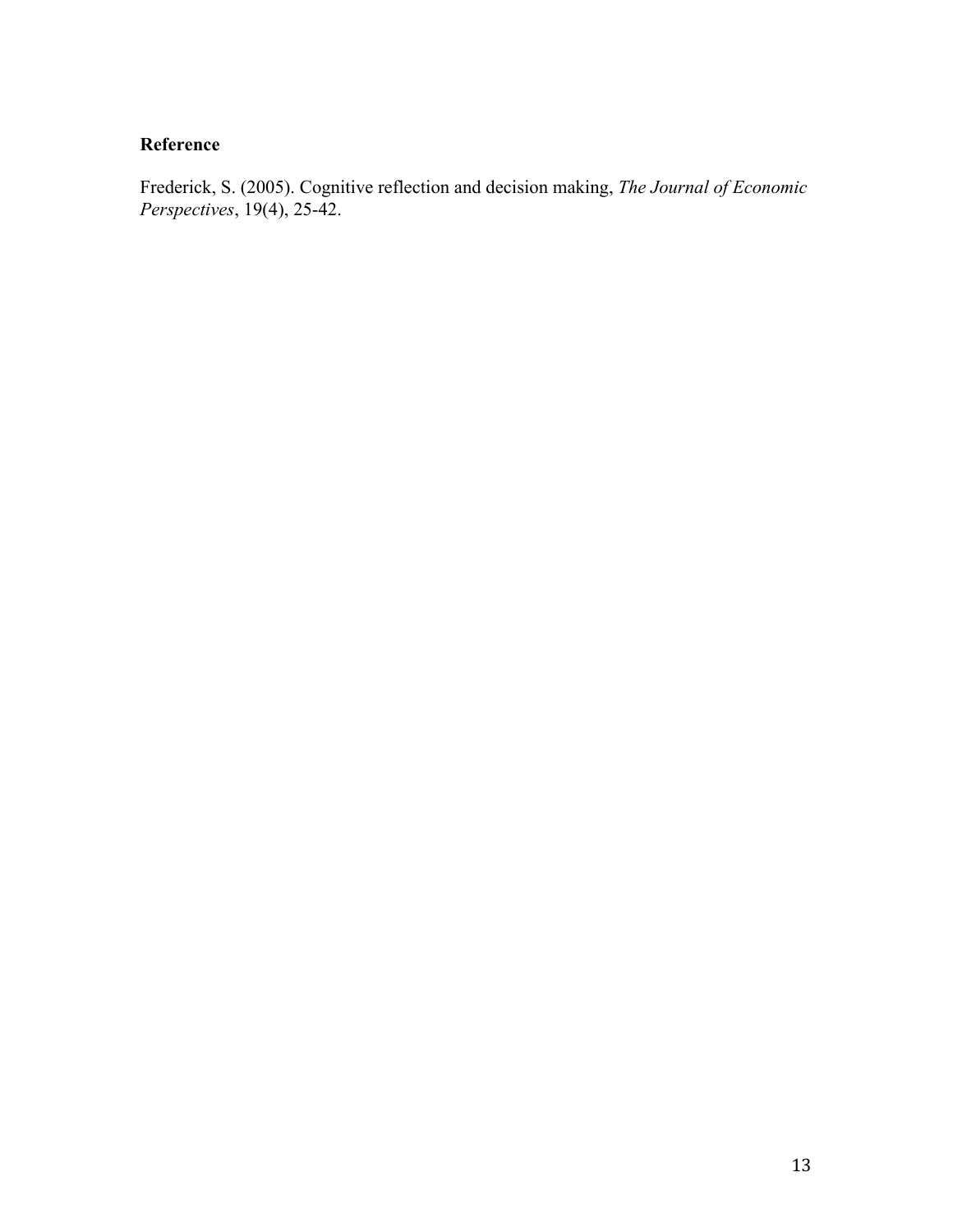# *SOM5. Instructions shown to Participants*

# *(i) Introduction and Cognitive Load Screen*

In this study, you are going to memorize a sequence of letters and answer several questions.

People are often busy or distracted while trying to remember things in the real world. We are going to have you make a series of judgments and decisions while you try to remember a sequence of letters.

Below is a sequence of three letters to memorize and keep in your mind throughout this study. You will be asked to recall this sequence at the end of the study.

Letter Sequence: [low load condition]  $G X N$  [high load condition]  $G X N T D P L R W$ 

Take a moment to memorize these letters. When you are ready to continue, click the "Next'' button.

# *(ii) Request Screen*

We have given you an additional \$3 for participating in this study. As of now, this money is yours and you may use it however you like.

If you'd like, you may choose to donate a portion of your \$3 endowment to the American Red Cross [return a portion of your \$3 endowment to the experimenter for use in future studies]. You can donate [return] any amount, including \$0.00, in increments of 25 cents.

How much would you like to donate to the American Red Cross [return to the experimenter]?

 $\sim$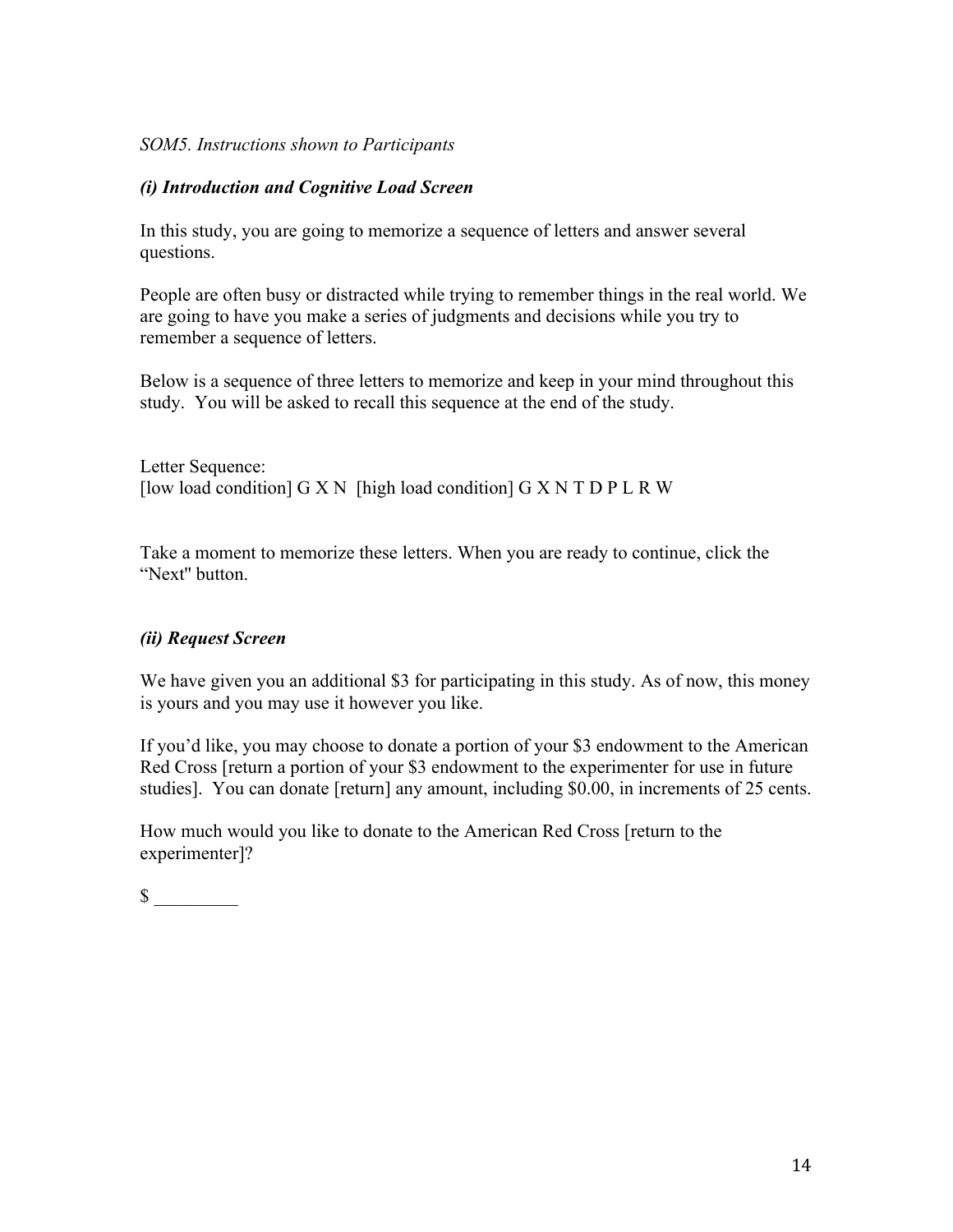*SOM6. Original Study*

# **Deliberative Reasoning Constrains Charitable Giving**

Humans are willing to incur a cost to help others, including genetically unrelated strangers, as evidenced by widespread charitable giving (Andreoni, 2006; Gneezy, Gneezy, Nelson, & Brown, 2010). A crucial question about the nature of human generosity is whether people are innately selfish but capable of generosity or innately charitable but capable of selfishness. We investigate this question by considering the role of the deliberative system — characterized by careful analytic reasoning — in anonymous charitable giving.

Within the dual processes framework of decision making (Kahneman, 2003; Sanfey, Loewenstein, McClure, & Cohen, 2006; Sloman, 1996), one hypothesis is that people are innately selfish (Dawkins, 1989; Moore & Loewenstein, 2004) and the deliberative system must determine whether a situation is worthy of personal sacrifice before an individual will engage in charitable behavior. An alternative hypothesis is that people are inherently altruistic (Bowles, 2006; de Waal, 2008) and the deliberative system must inhibit charitable impulses in order to prioritize personal welfare. These two hypotheses paint very different pictures of the human generosity and the extent to which we are programmed to be generous.

We experimentally test the importance of the deliberative system in the non-strategic setting of anonymous charitable giving by occupying cognitive resources crucial to deliberative processing with a working memory task (Baddeley, 1992; Gilbert  $\&$ Osborne, 1989; Miller, 1956).<sup>1</sup> Charitable giving more than doubles when we impinge the deliberative system by placing subjects under high cognitive load. The effect of load on giving is specific to charitable donation; cognitive load does not affect giving to a general (i.e. non-charitable) request. Our findings suggest that humans are instinctively generous and that deliberative reasoning constrains charitable giving.

#### **Method**

This study was a 2 (charity request or general request) x 2 (low or high cognitive load) between-subjects design.

# *Subjects*

Subjects were 205 University of Pennsylvania undergraduates (mean age=20, SD=1.5; 63% female) who participated in this study as the first of several unrelated studies in an hour-long session at the Wharton Behavioral Lab. Subjects received \$10 payment for the entire session and whatever they chose to keep in this study.

# *Charity Request vs. General Request*

<sup>&</sup>lt;sup>1</sup> Prior research based on disrupting the right dorsolateral prefontal cortex can be interpreted as showing the importance of the deliberate system in *strategic* interactions (Knoch, Pascual-Leone, Meyer, Treyer, & Fehr, 2006).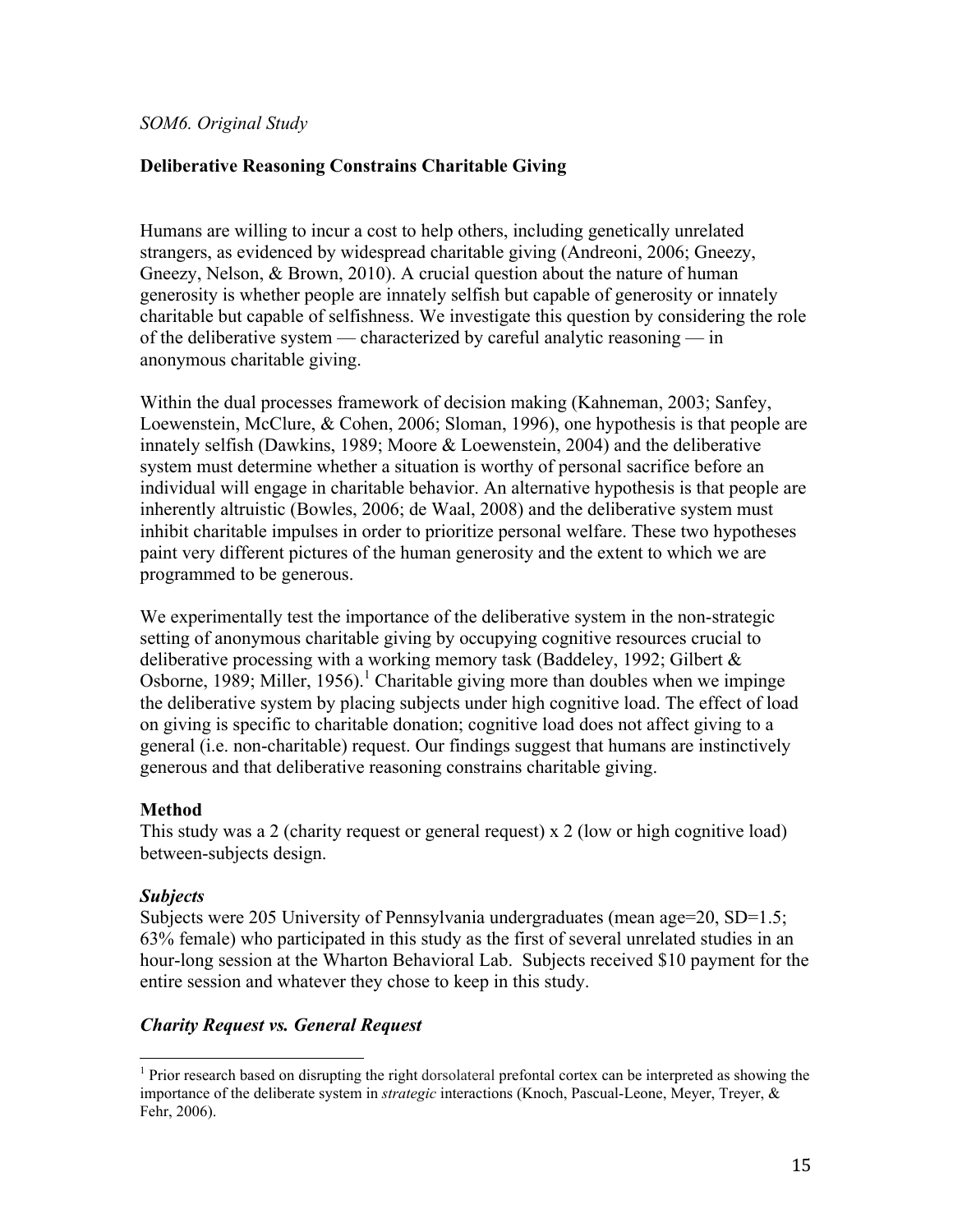While subjects were under high or low cognitive load, they were given an endowment of \$3 and exposed to a request. Half of the subjects (n=102) were asked how much they wanted to give to the American Red Cross ("Charity Request''). The other half (n=103) were asked how much they wanted to give to the experimenter for use in future studies ("General Request''). Subjects could give up to their \$3 endowment in increments of \$0.25. The amount given in response to either request was deducted from the subject's earnings.

The variation in the type of request allows us to determine whether occupying the deliberative system affects giving to charitable requests only, or whether it affects giving to requests in general (Langer, Blank, & Chanowitz, 1978). If cognitive load only affects charitable giving, we can make inferences about the human charitable instinct; if it affects behavior towards both requests, we can only infer the role of the deliberative system in compliance more generally. In addition, the general request has the same structure as the charitable request, so it acts as a control for other effects cognitive load might have on behavior. For example, if high cognitive load makes subjects give randomly or give without reading the question carefully, we should observe those behaviors in response to both requests.

# *Cognitive load manipulation*

Cognitive load manipulations often involve asking participants to memorize a sequence (Gilbert, Giesler, & Morris, 1995; Gilbert & Osborne, 1989; Shiv & Fedorikhin, 1999). Since subjects in our experiment were making numeric giving decisions, we asked subjects to memorize a sequence of letters — rather than numbers — to avoid anchoring effects (Tversky, 1974). Subjects were randomly assigned to memorize either a 3-letter sequence ("GXN'') (low cognitive load, n=103), or a 9-letter sequence ("GXNTDPLRW'') (high cognitive load n=102). We did not incentivize the cognitive load manipulation to avoid income effects.

# **Results**

Figure 1 shows that giving to charity more than doubles when we occupy participants' deliberative systems by placing them under high cognitive load (*t*-test, t=2.986 *p*=0.004, see *SOM* for robustness tests). Individuals under high cognitive load are not only more likely to give nonzero amounts ( $t=1.993$   $p=0.049$ ), but they also make larger donations conditional on giving  $(n=49, t=2.289 \, p=0.027)$ . Furthermore, individuals under high cognitive load are significantly more likely to give their entire endowment to charity  $(t=2.663 \text{ p}=0.009)$ . These results suggest that individuals are inclined to give to charity when asked and require cognitive resources to withhold donations.

Importantly, the effect of cognitive load is unique to the charity request. Individuals under high cognitive load do not give more to a general request than individuals under low cognitive load (t-test,  $t=0.773$   $p=0.441$ ); in fact, they give directionally less. Occupying the deliberative system does not lead individuals to comply with requests more generally; rather, the effect of occupying the deliberative system is specific to charitable giving.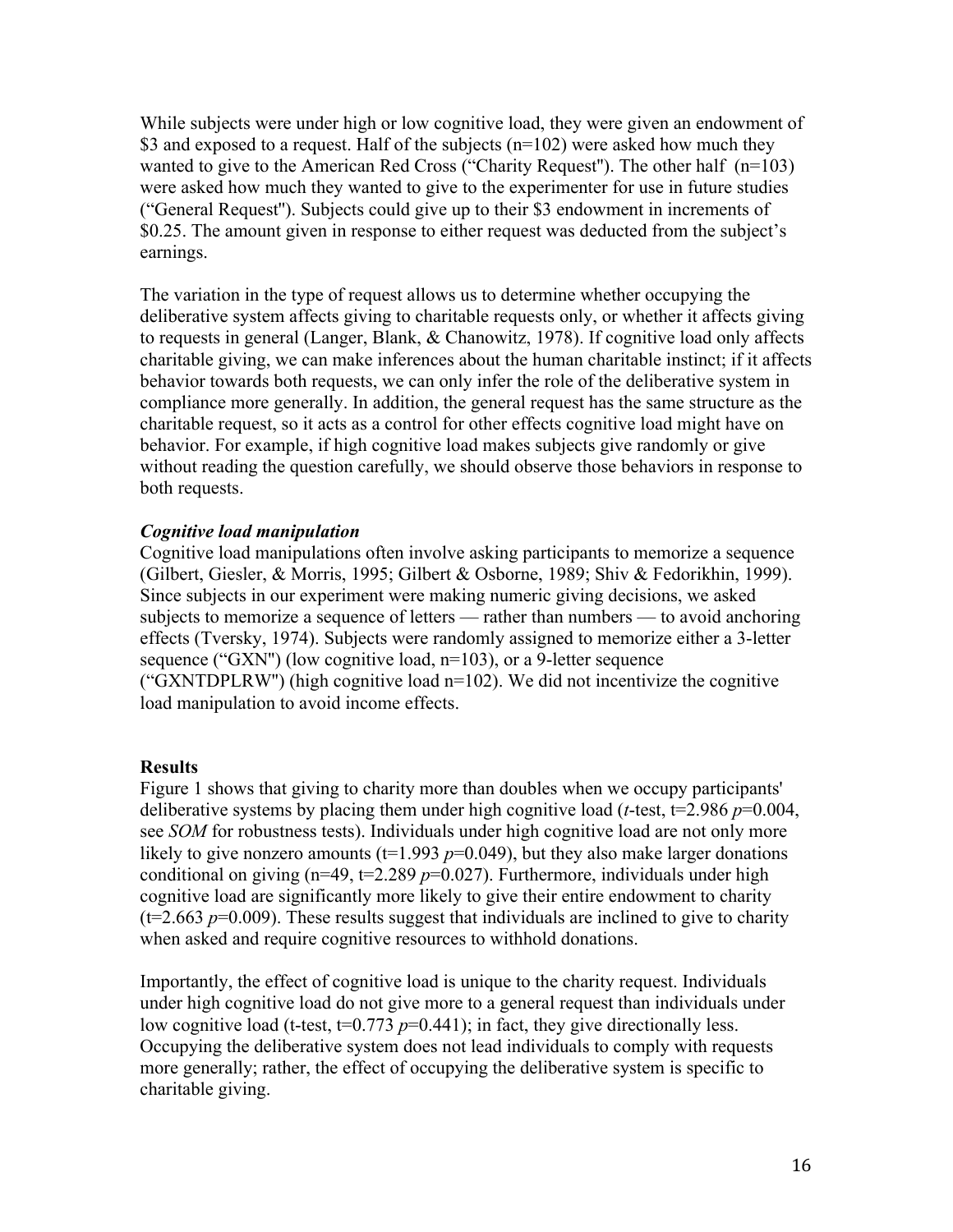#### **Discussion**

Occupying the deliberative system with cognitive load increases donation to the American Red Cross, a charitable request, but does not affect the amount of money returned to the experimenter. That cognitive load does not increase giving back to the experimenter demonstrates that the effect of occupying the deliberative system is specific to charitable request and that cognitive load is not generating an increase in giving as a result of random actions or subjects failing to read the question carefully.

That the average charitable donation more than doubles when subjects are put under high cognitive load is consistent with the interpretation that generosity is somewhat automatic or instinctual and that cognitive resources are needed for individuals to inhibit charitable impulses and act selfishly. The results inform theories about the origin of human generosity and has practical implication for charitable fundraising.

#### **References**

- Andreoni, J. (2006). Philanthropy. In S.-C. Kolm & H. Mercier Ythier (Eds.), *Handbook on the Economics of Giving, Reciprocity and Altruism* (pp. 1201-1269). Elsevier.
- Baddeley, A. (1992). Working memory. *Science, 255*(5044), 556-559.
- Bowles, S. (2006). Group competition, reproductive leveling, and the evolution of human altruism. *Science, 312*(5773), 596-600.
- Dawkins, R. (1989). *The selfish gene* (2nd ed.). New York, NY: Oxford University Press.
- de Waal, F. B. M. (2008). Putting the altruism back into altruism: The evolution of empathy. *Annual Review of Psychology, 59*, 279-300.
- Gilbert, D. T., Giesler, R. B., & Morris, K. A. (1995). When comparisons arise. *Journal of Personality and Social Psychology, 69*(2) 227-236.
- Gilbert, D. T. & Osborne, R. E. (1989). Thinking backward: Some curable and incurable consequences of cognitive busyness. *Journal of Personality and Social Psychology, 57*(6), 940-949.
- Gneezy, A., Gneezy, U., Nelson, L. D., & Brown, A. (2010). Shared social responsibility: A field experiment in pay-what-you-want pricing and charitable giving. *Science, 329*(5989), 325-327.
- Kahneman, D. (2003). A perspective on judgment and choice Mapping bounded rationality. *American Psychologist, 58*(9) 697-720.
- Knoch, D., Pascual-Leone, A., Meyer, K., Treyer, V., & Fehr, E. (2006). Diminishing reciprocal fairness by disrupting the right prefrontal cortex. *Science, 314*(5800), 829-832.
- Langer, E., Blank, A., & Chanowitz, B. (1978). Mindlessness of ostensibly thoughtful action: Role of "placebic" information in interpersonal interaction. *Journal of Personality and Social Psychology, 26*(6), 635-642.
- Miller, G. A. (1956). The magical number 7, plus or minus 2: Some limits on our capacity for processing information. *Psychological Review, 63*(2), 81-97.
- Moore, D. A. & Loewenstein, G. (2004). Self-interest, automaticity, and the psychology of conflict of interest. *Social Justice Research, 17*(2), 189-202.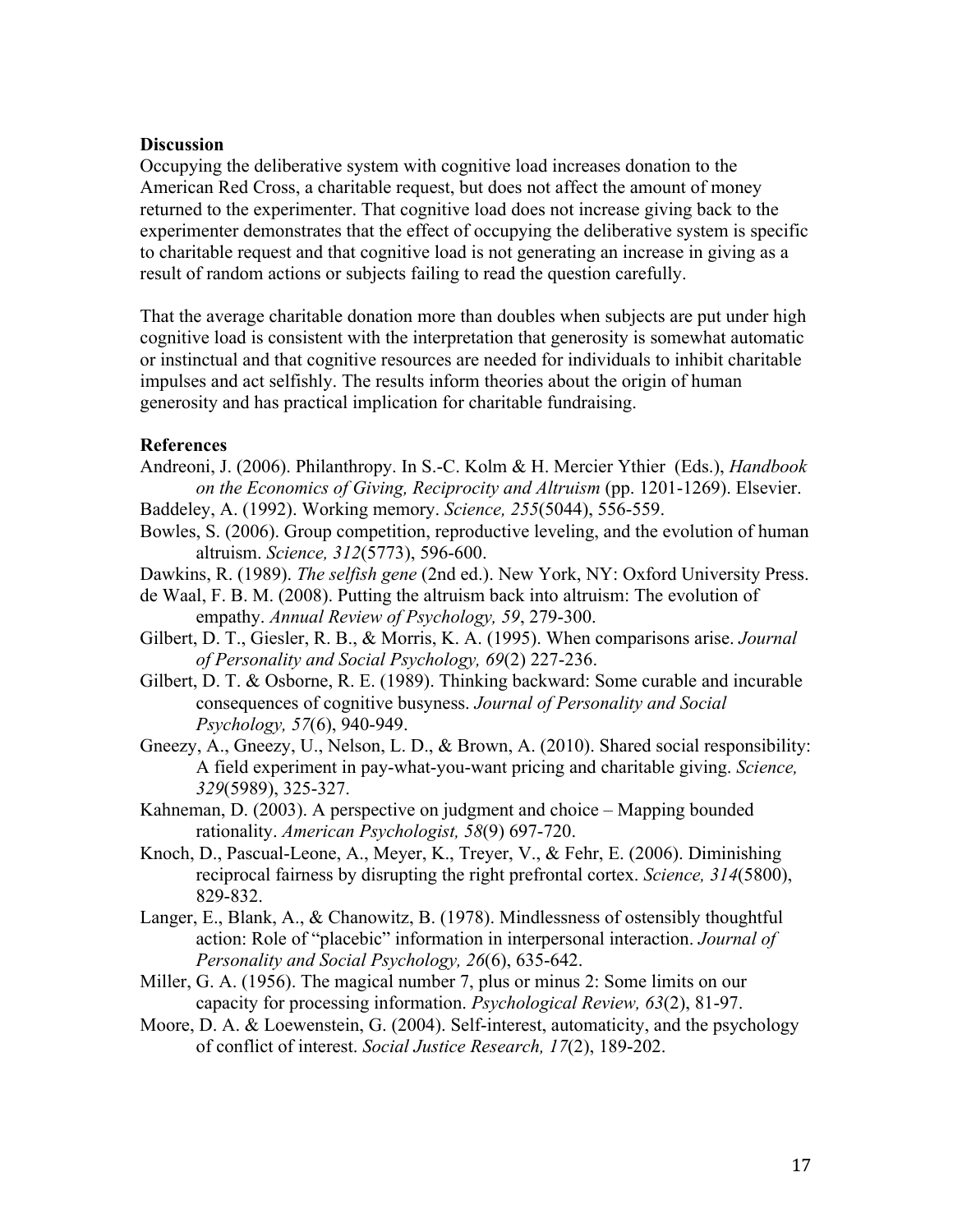- Sanfey, A. G., Loewenstein, G., McClure, S. M., & Cohen, J. D. (2006). Neuroeconomics: Cross-currents in research on decision-making. *Trends in Cognitive Sciences, 10*(3), 108-116.
- Shiv, B. & Fedorikhin, A. (1999). Heart and mind in conflict: The interplay of affect and cognition in consumer decision making. *Journal of Consumer Research, 26*(3), 278-292.
- Sloman, S. A. (1996). The empirical case for two systems of reasoning. *Psychological Bulletin, 119*(1), 3-22.
- Tversky, A. (1974). Judgment under uncertainty: Heuristics and biases. *Science, 185*(4157), 1124-1131.